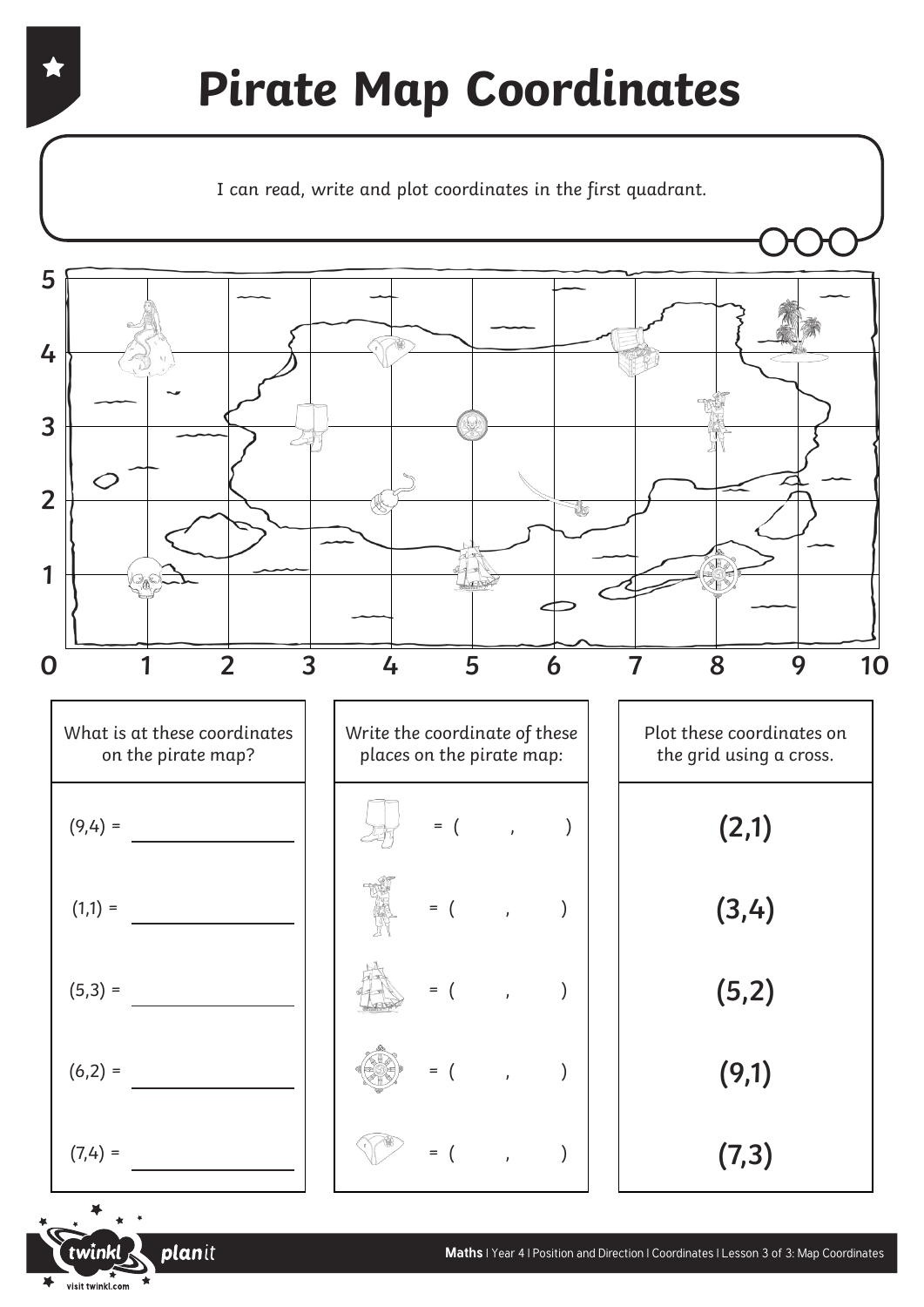### **Pirate Map Coordinates**

I can read, write and plot coordinates in the first quadrant.



planit

visit twinkl.com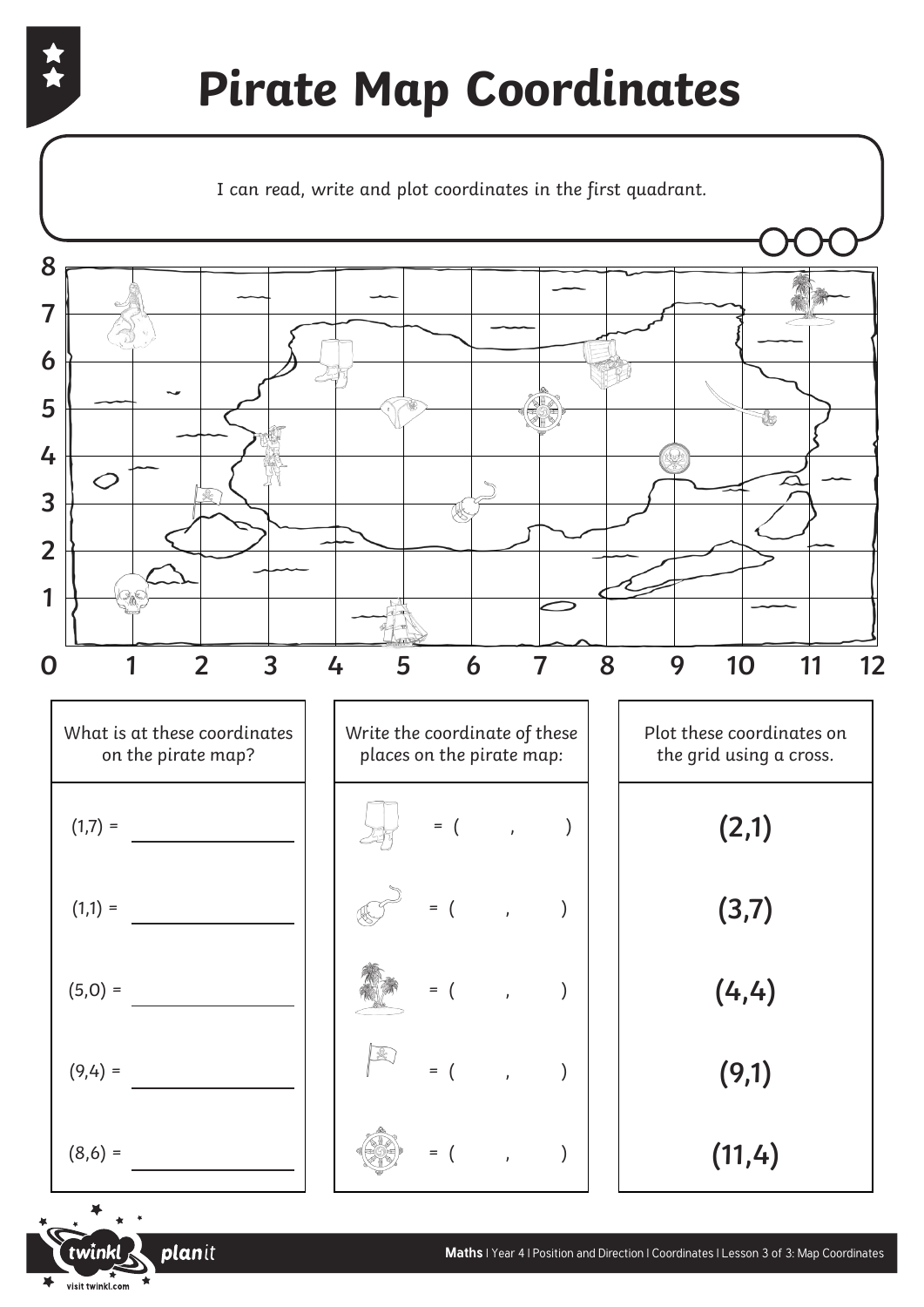

planit

visit twinkl.com

# **Pirate Map Coordinates**

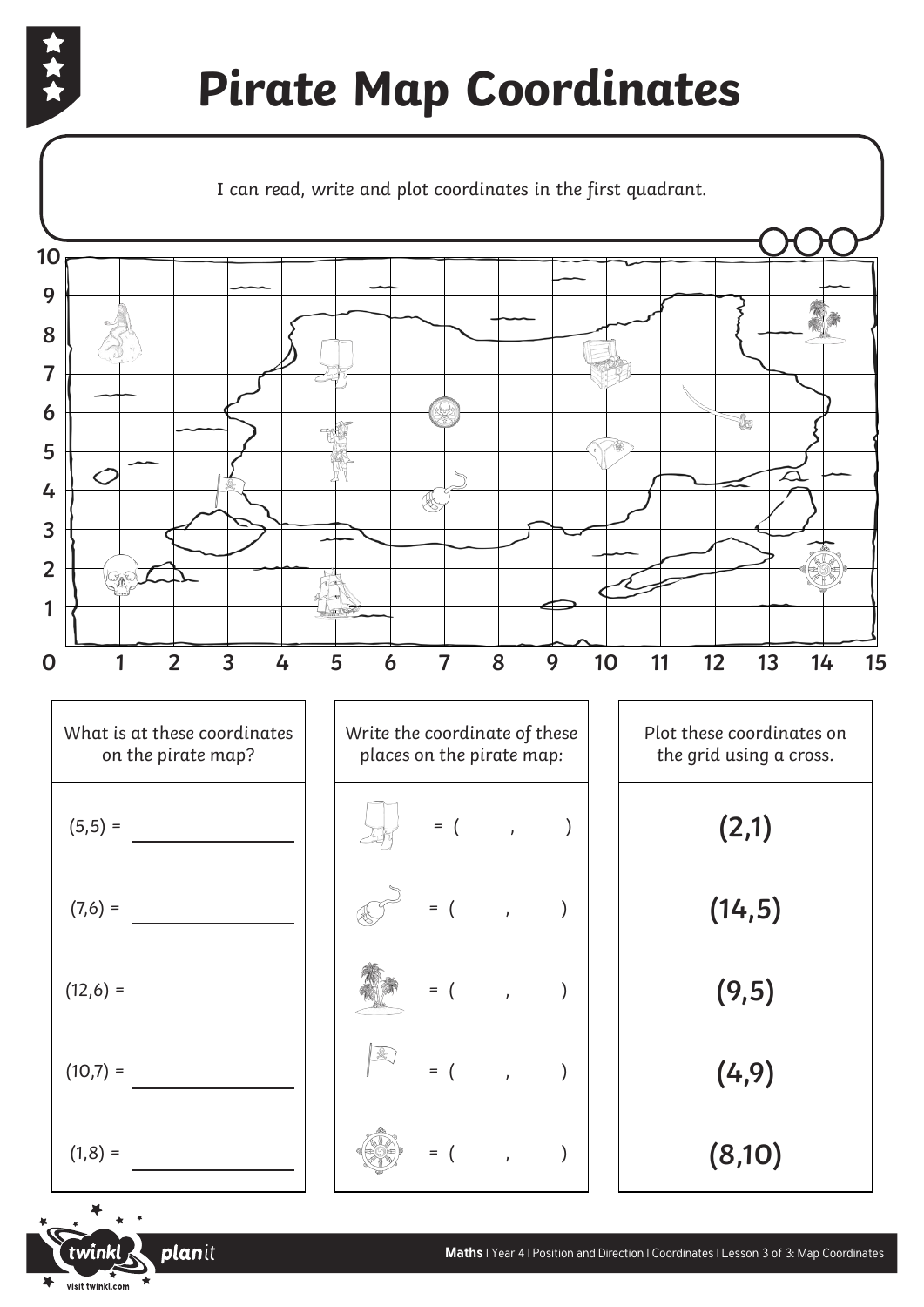### Pirate Map Coordinates **Answers**

I can read, write and plot coordinates in the first quadrant. 5 4 3 2 to 1 0 1 2 3 4 5 6 7 8 9 10 What is at these coordinates Write the coordinate of these Plot these coordinates on on the pirate map? places on the pirate map: the grid using a cross. **(2,1)** (9,4) = **palm trees 3**  $= (3, 3)$ **(3,4)** (1,1) = **skull**  $= (8, 3)$ **(5,2)** (5,3) = **gold coin**  $= (S, I)$ **5 (9,1)** (6,2) = **sword**  $= ( 8, 1)$ **8**

(7,4) = **treasure**

visit twinkl.com

planit

**(7,3)**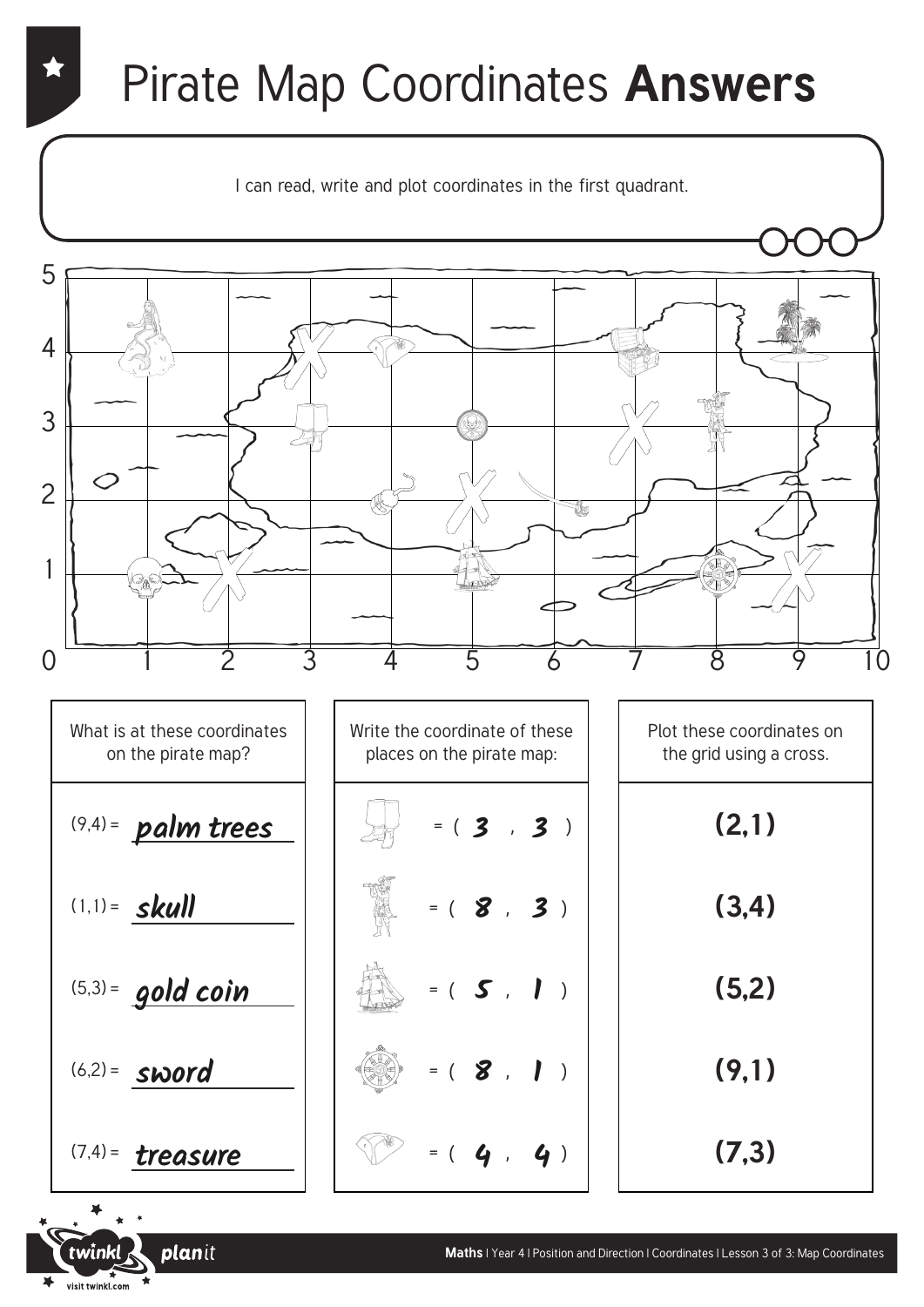# Pirate Map Coordinates **Answers**



planit

visit twinkl.com